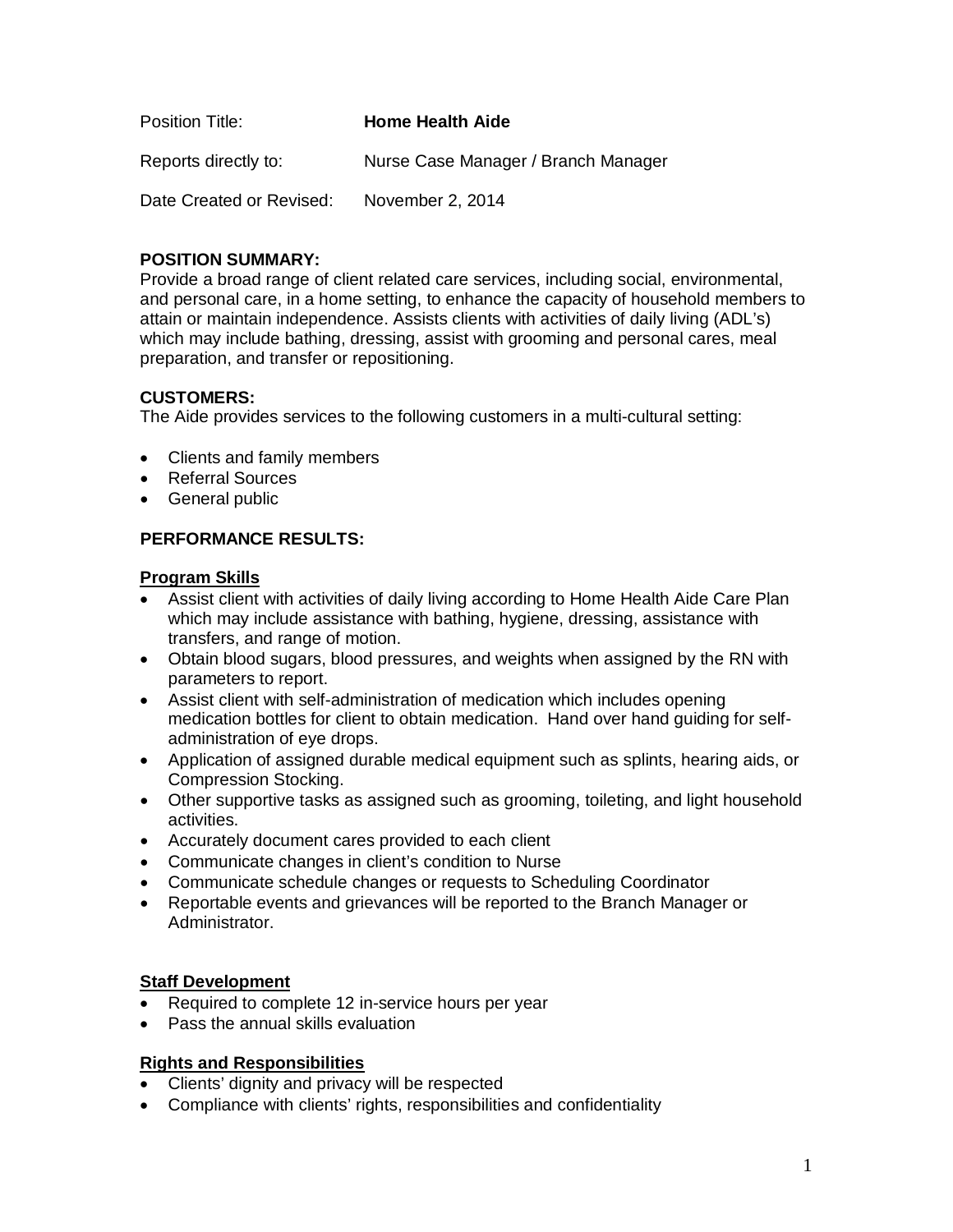### **Program Quality and Productivity**

- Timely and accurate completion of administrative and program documentation
- Documentation adheres to quality assurance guidelines

### **Health and Safety**

- Occupational exposure to blood, body fluids and other potentially infectious materials
- Knowledge of regulatory safety requirements and mandatory reporting requirements

#### **Community Perception/Marketing**

- Advocacy on behalf of program and clients
- Freedom Home Health Care promoted as a quality, client-based service provider
- Positive representation of program to internal and external customers

#### **Team Functioning**

- Ability to work independently and as a team to coordinate services
- Active participation in team, staff, and other related meetings
- Exchange information and accept feedback offered in meetings

### **COMPETENCIES:**

Must be 18 years old. Prefer a high school diploma or equivalent or a minimum of one year's experience in a related field. Must score 75% or above on written competency exam and skills demonstration in each required area. Prefer CNA training.

#### **Client Relationships**

Demonstrates the ability to build and maintain meaningful relationships with clients, staff, and customers through effective interpersonal skills.

# **Crisis Management**

Demonstrates the ability to effectively deal with crisis situations during provision of service and notifies supervisor.

#### **Other Job Related Competencies and Requirements**

- For positions requiring client visits, employee must have reliable transportation and maintain a valid driver's license to operate a motor vehicle.
- Must submit, prior to hire, to various background checks to verify there are no convictions of crimes, founded child abuse and elder abuse reports, or unacceptable driving records.
- Maintains confidentiality concerning the work of the agency and projects a caring and professional manner with fellow workers and the general public.
- Culturally sensitive, able to recognize individual differences in order to manage relationships and interactions with others.